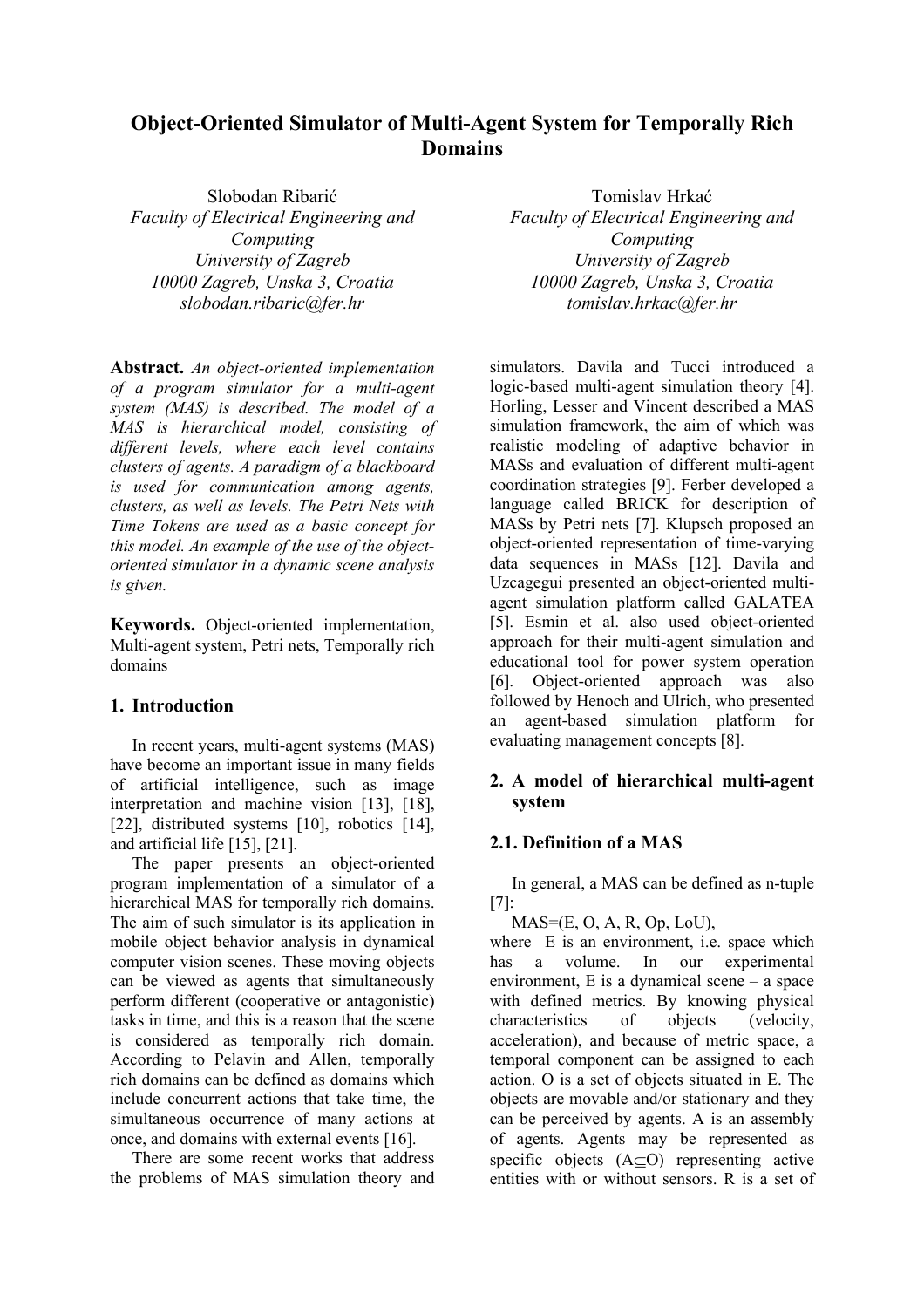temporal and some spatial relations among objects and agents. Op is a set of operations of agents, such as: perceiving, transforming and manipulation of objects. LoU is a set of, socalled, laws of the universe, which are common for the environment E.

# **2.2. Hierarchical organization of a MAS**

 It is well known that computer vision systems are naturally structured and represented as hierarchical systems [2]. According to above-mentioned principle, the proposed MAS model has hierarchical organization. Each level of the MAS model consists of one or more agent clusters. Agents with identical or similar tasks are grouped into clusters. One of reasons for such approach is emphasized communication among the agents in the cluster.

 The main communication mechanism in the model is based on blackboard paradigm [3]. Each component of hierarchical organization (i.e. an agent, a cluster and a level) has an instance of a blackboard. At the top of hierarchical organization, there are global agent and the global blackboard, which support a communication among levels. When a communication between agents is needed (and that occurs in case that certain relation between two time intervals has to be evaluated), it is performed as follows: Initially, an agent writes a message to its local blackboard. The message corresponds to one of above mentioned time intervals. If the agent, according to its metaknowledge, concludes that it will have sufficient information to inference about certain temporal relation, the message remains on its local blackboard and the agent waits for another message. Otherwise, the agent performs a "forward and delete" action: it forwards the message to the higher level (i.e. cluster) and deletes it from its local blackboard. The same procedure repeats until the destination level is achieved.

# **2.3. Knowledge representation and reasoning**

An agent has partial knowledge about the scene, meta-knowledge and ability of reasoning. These properties of agent are represented by knowledge representation scheme based on Petri Nets with Time Tokens (PNTT) [19], [20].

The PNTT is a 8-tuple  $(P,T,I,O,\tau,M,\nu,\Omega)$ , where P,T,I,O are components of a generalized Petri net [18],  $\tau$  is mapping from set of places to set of time delays, M is a set of time tokens, υ is a mapping called time accumulation assigned to each token and  $\Omega$  is a marking of PNTT. A time token, similarly to a token in Colored PN  $[12]$ , has individuality – it carries information about list of times of its detainment at all visited places. In PNTT, a transition is enabled if each of its input places has at least as many time tokens in it as arcs from the place to the transition *and* if the time of detainment of these tokens in places has elapsed. Such tokens are called "movable" time tokens. By firing a transition in the PNTT, the tokens are distributed to its output places. However, the firing changes the information of the corresponding time token, according to the time accumulation function υ.

 Based on PNTT, a knowledge representation scheme KRPTT is defined as ntuple  $[19]$ : KRPTT=(PNTT,TLM, $\alpha$ , $\beta$ ,F), where PNTT is a Petri net with time tokens, TLM is temporal logic module,  $\alpha$  and  $\beta$  are bijective functions which assign a concept of states/actions or events to places and transitions of the PNTT, respectively. F is a set of flags. In general, flag  $f_i \in F$  has the following structure:  $(p_i, p_i, tr, p_1,...,p_m)$ , where  $p_i$  and  $p_i$ denote places with time tokens that have to be tested by the TLM, according to the temporal relation tr, and  $p_1, \ldots, p_m$  are output places, in which the TLM sets control tokens depending on the results of evaluation of tr. These tokens can be treated as time tokens with zero accumulation time. There are also some types of degenerated flags [19].

Temporal reasoning is based on time tokens, and temporal logic module (TLM) which implements Allen's temporal logic [1].

## **3. Object-Oriented implementation of a simulator**

Object-oriented design includes the following elements: abstraction into classes and objects, encapsulation, modularity and inheritance with polymorphism.

A MAS structure is built from well-defined elements, with proper relationships; therefore, abstraction of these elements into classes is straightforward. Four main classes are used to build this structure (Fig. 1): *CMAS*, *CLevel*,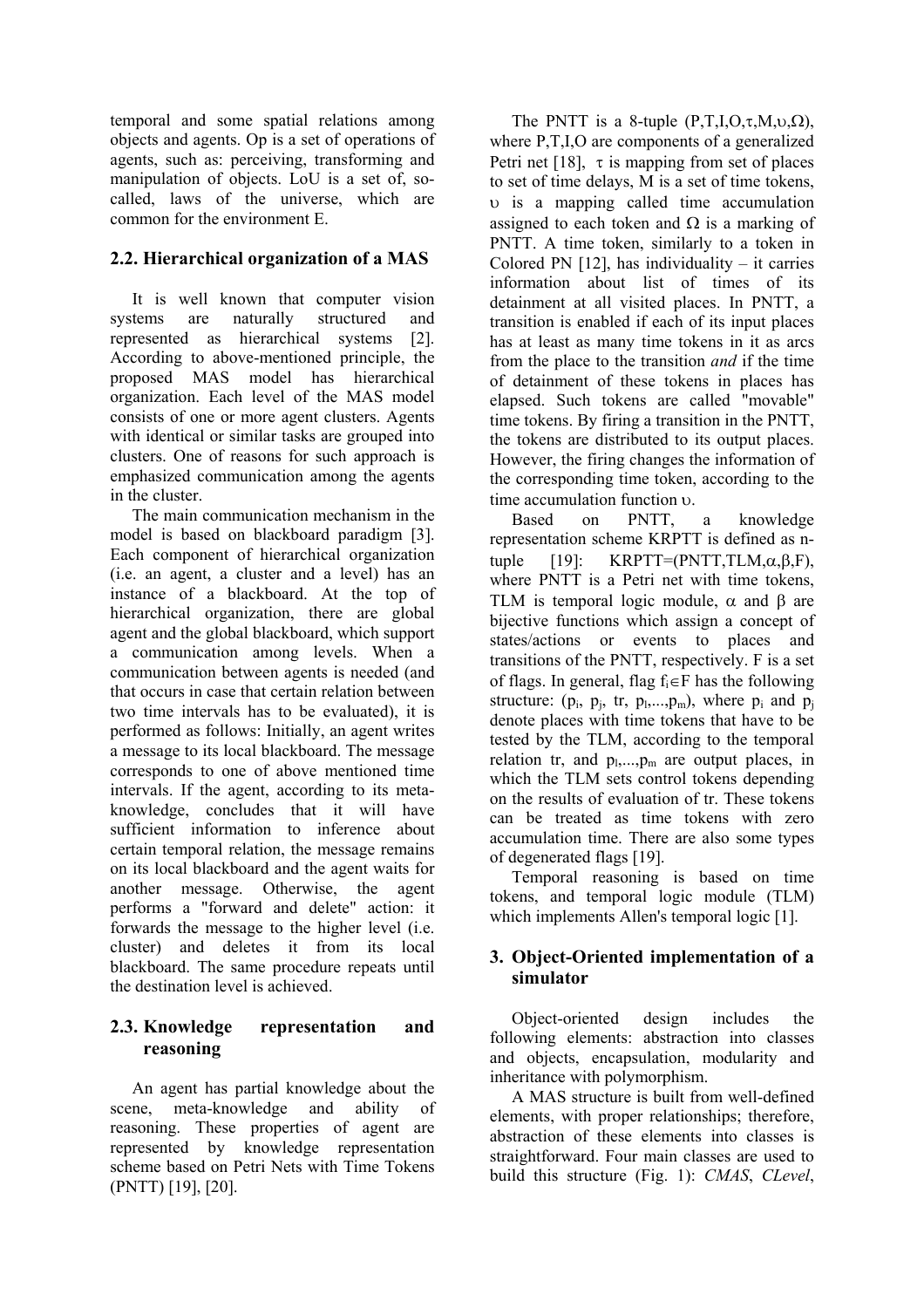*CCluster* and *CAgent*, which represent different components of our MAS model: a MAS, a level, a cluster and an agent, respectively. The mentioned hierarchical levels share a similar structure: each of them contains a blackboard, a temporal logic module and either a set of lower level entities (for example, MAS contains levels, level contains clusters and cluster contains agents) or a knowledge base in form of a KRPTT (if the component is an agent).

Due to this reason, the inheritance mechanism was used for implementation of the four above-mentioned classes. All four of them inherit a base class called *CBaseAgent*.

*CBaseAgent* class contains an instance of a class *CBlackboard* and an instance of a class *CTLM*. Class *CBlackboard* represents a blackboard structure, and its main property is a list of messages. It also includes corresponding member functions for reading from and writing to a blackboard, and for locking and unlocking a blackboard in order to provide exclusive access to it. Messages are implemented as instances of a class *CMessage*.

*CMessage* reflects a message structure and it is composed of a time token and a corresponding flag. *CTLM* class represents a temporal logic module, which is responsible for evaluation of temporal relations.

Besides the instances of a blackboard and TLM inherited from *CBaseAgent*, the main property of the *CMAS* class is a list of levels that the MAS contains. It is implemented as a list of instances of a class *CLevel*.

Similarly, *CLevel* contains a group of clusters, which are represented as a list of instances of a class *CCluster*. The organisation of *CCluster* is identical to above-mentioned classes and it contains a list of instances of *CAgent* class.

*CAgent* also inherits *CBaseAgent* in order to provide agent's local blackboard and TLM. But instead of containing a list of lower-level entities, an agent contains knowledge represented in form of a KRPTT knowledge representation scheme [19]. This scheme is in our object-oriented model represented by *CKRPTT* class.

*CKRPTT* reflects the structure of KRPTT knowledge representation scheme. It contains an instance of Petri net with time tokens, a set of flags, and functions  $\alpha$  and  $\beta$  which give semantic meaning to places and transitions.



**Figure 1. Object-oriented implementation of the simulator** 

A Petri net with time tokens is also built from well-defined elements: places and transitions and therefore its abstraction into class is easy. In our implementation it is represented by class *CPNTT*. Places are represented as instances of *CPlace* and transitions as instances of *CTransition* class. Class *CPlace* contains a list of tokens, which are present in specific place at given moment of time.

Time tokens are represented by *CTimeToken* class, which main property is a list of pairs (identifier (ID) of visited place, time of detainment of the token in that place). This class also contains an initial time of detainment of the token and total accumulated time.

The basic property of class *CTransition* is a list of pointers to all input places and a list of pointers to all output places. An important member function of *CTransition* is function fire(), which fires a transition if it is enabled (i.e. removes time tokens from input places and puts them into output places of a transition, adding a new entry into a token's list of visited places).

Flags are realized as instances of class *CFlag*, which contains IDs of two places for which a temporal relation has to be evaluated, an ID of mentioned temporal relation and a list of IDs of places into which a control token has to be put if the relation is satisfied.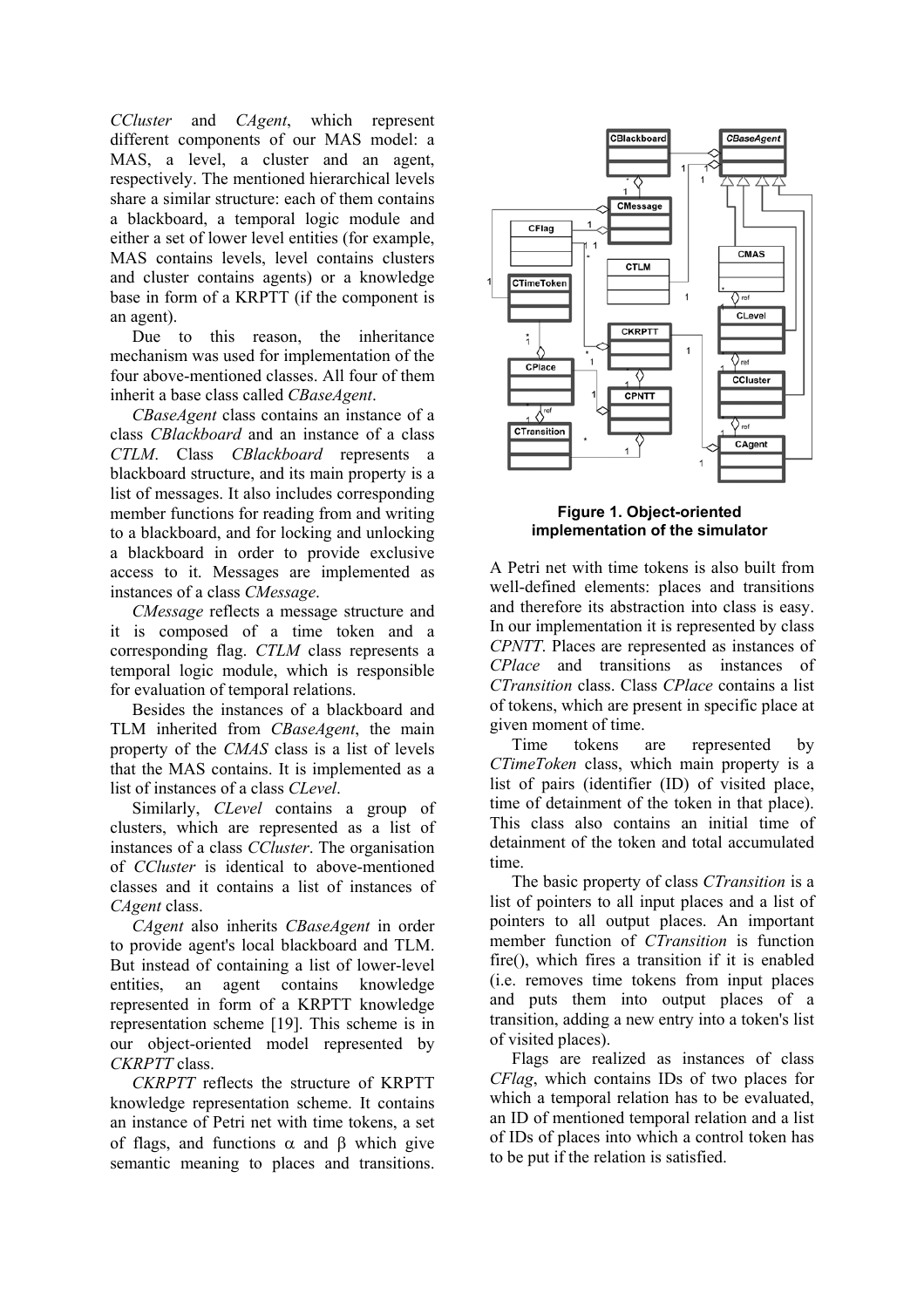## **4. Program Description**

Based on above described hierarchical structure of the MAS, KRPTT knowledge representation scheme and underlying PNTT, the program provides the means for describing a structure of the MAS, agent's knowledge base that describes situations from temporally rich domains and it supports temporal reasoning. The program is developed in a C++ environment for Windows and Linux platforms. It has an open architecture and an user-friendly graphical interface. The main window of this program is shown in Figure 2. In its upper part, there are drop-down menus and toolbar.



**Figure 2. The main window of the simulator**

The main window area is divided in two parts. Left part shows a hierarchical structure of the currently simulated MAS in a tree-like view. The right part of the main window is a workspace where windows of different components of the system (i.e. agents, clusters, levels etc.) are displayed.

The user can define hierarchical structure of the MAS either by loading a file with definition of the system, or by manual adding different components via drop-down menus.

## **5. An example**

In this section we give an example of a



**Figure 3. Initial position of agents** 

laboratory dynamic scene and its simulation. The initial position of four agents (*robot1*, *robot2*, *robot3* and *robot arm*) is shown in Fig. 3.

| Robot2                                                                                                                                                                                                                                                                                                   |         |  |  |
|----------------------------------------------------------------------------------------------------------------------------------------------------------------------------------------------------------------------------------------------------------------------------------------------------------|---------|--|--|
| Text                                                                                                                                                                                                                                                                                                     | Graphic |  |  |
| p7{}p8{*}p9{}<br>Robot2_is_approaching_to_the_wall.<br>{}p7{}p8{*}p9<br>Robot2_is_approaching_to_the_wall.<br>p7{}p8{*}p9{}<br>Robot2_is_approaching_to_the_wall.<br>p7{*}p8{*}p9{}<br>Robot2_is_approaching_to_the_wall.<br>p7{}p8{}p9{*}<br>Robot2_reached_the_charger.<br>Robot2 achieved goal state. |         |  |  |
| Local blackboard:                                                                                                                                                                                                                                                                                        |         |  |  |
| Message 0 RetMsg 0                                                                                                                                                                                                                                                                                       |         |  |  |

**Figure 6. The result of the simulation** 

 *Robot1* and *robot2* are equipped with sonars, and *robot3* has a CCD camera. Three movable robots share a common goal: one of them has to reach the charger (Fig. 3).

This goal has to be achieved in the shortest possible time (let us suppose that all three robots have a same velocity). Figure 4 shows



**Figure 4. Five frames taken from dynamic scene**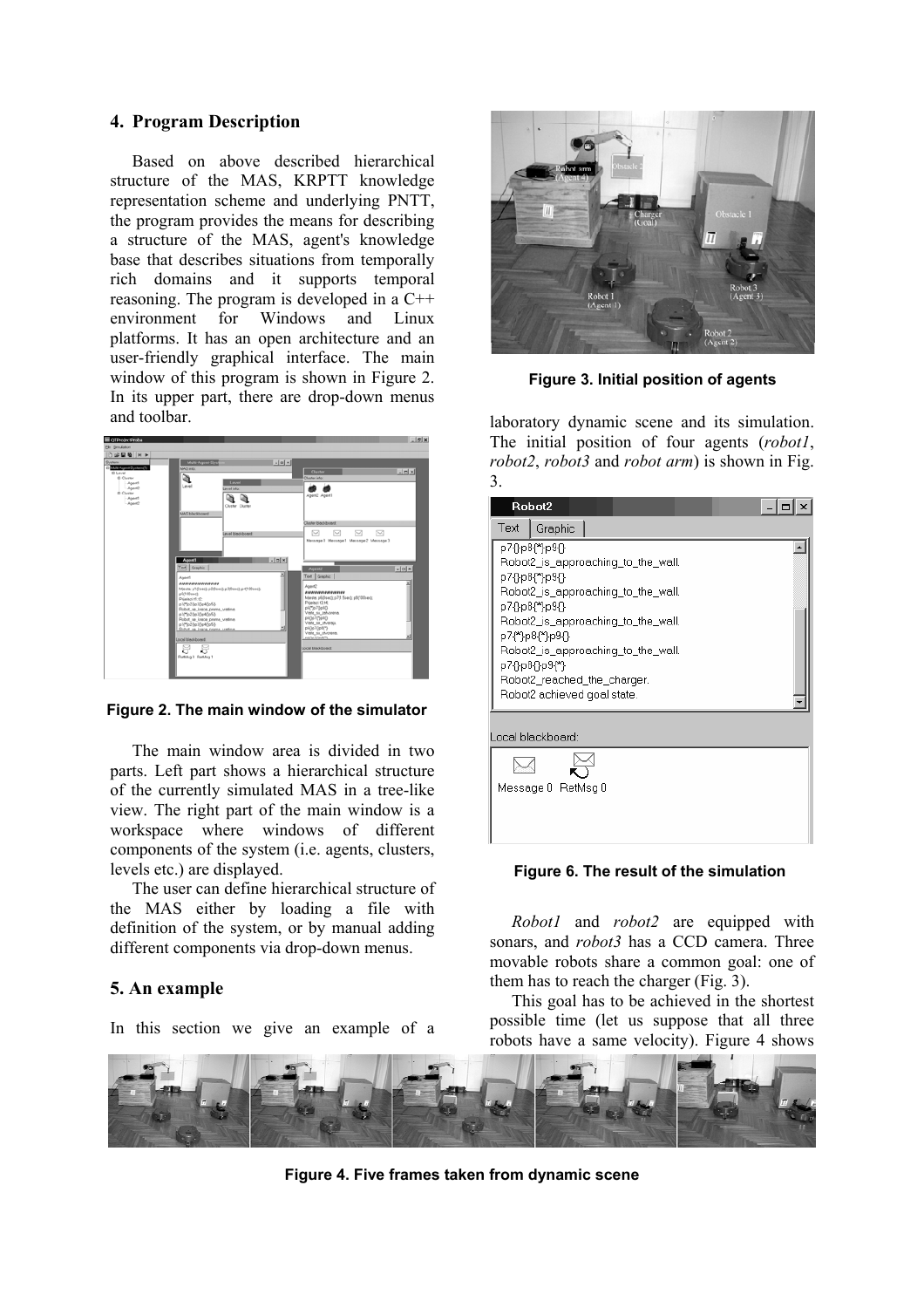

**Figure 5. A model for described example** 

five frames taken from the frame sequence of a dynamical scene. At a glance, the *robot3* is the nearest to the charger, but due to an obstacle (*obstacle1*), its path is the longest. The *robot1* is the candidate for achieving the goal in the shortest possible time. There is also a *robot arm* that can drop a box (*obstacle2*) on a way of *robot1*, making its path longer then of the *robot2*. Described situation can be represented as one level of the MAS model and it is shown in Figure 5.

The result of the simulation of the abovedescribed situation is shown in Fig. 6. The simulation shows that *robot2* will reach the charger.

#### **6. Conclusion**

The object-oriented implementation of a simulator of MAS for temporally rich domains is described in the paper. The simulator is designed for hierarchical MAS, which contains multilevel structure, where each level consists of clusters and each cluster is built from agents. The modified Petri Nets called Petri Nets with Time Tokens are used as basic building blocks for agent's knowledge representation and temporal reasoning, as well as for modelling situations in temporally rich domains.